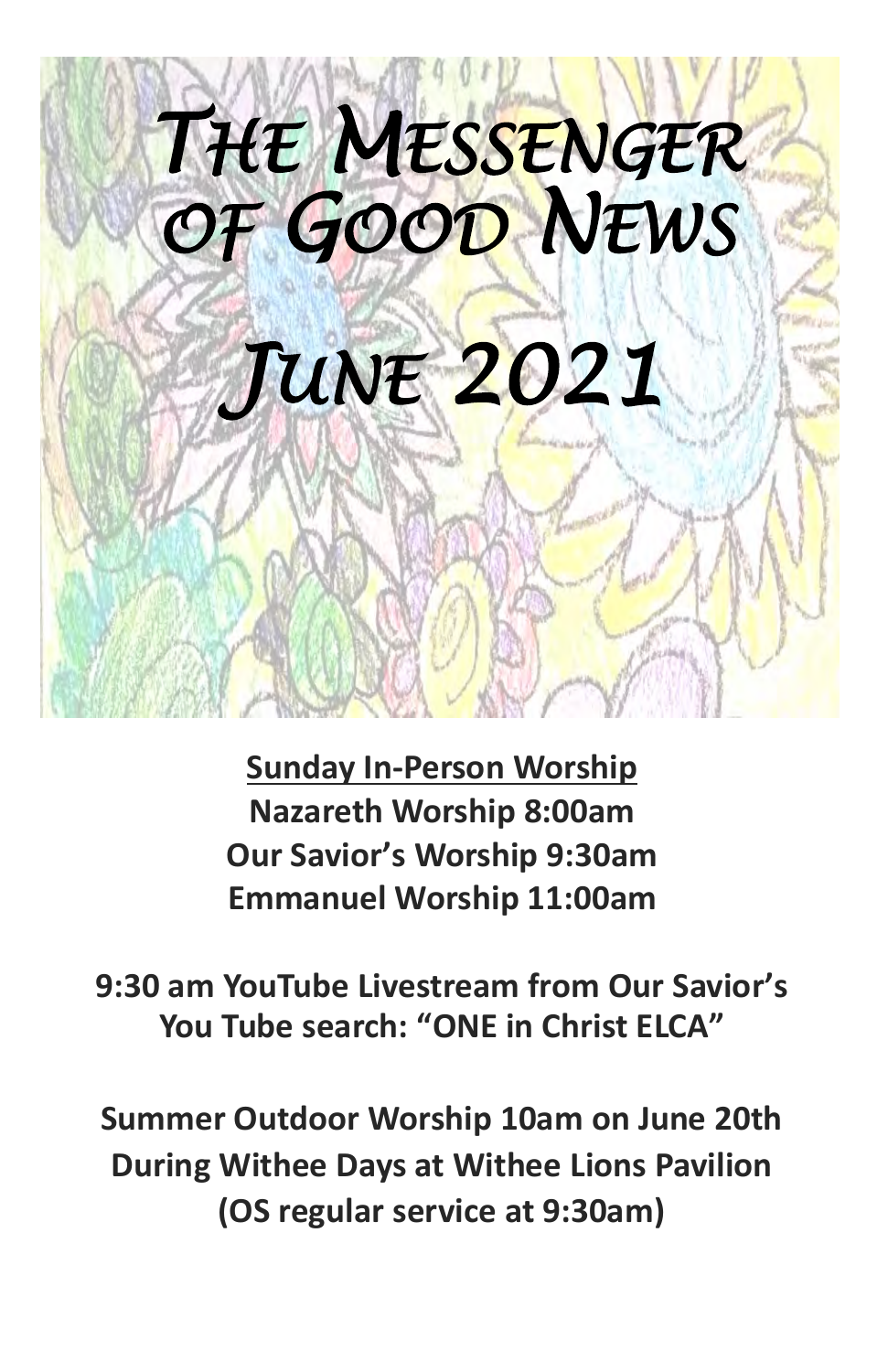## *The Messenger of Good News*  **Our Savior's — Nazareth — Emmanuel Newsletter June 2021**

| July newsletter   |
|-------------------|
|                   |
|                   |
| Monday, June 21st |
|                   |
|                   |
|                   |
|                   |

## **June at ONE in Christ**

- June 13th-Emmanuel Council Meeting following worship
- June 15th-Our Savior's Council Meeting 6:00pm
- June 20-25-Luther Park Summer Camp; Pastor Elizabeth up there for the week
- June 29th-Parish Council Meeting at Emmanuel at 6:30pm
- $\Diamond$  Register for VBS, held July 26-31 (forms at all churches & on ONEinChristLutherans.com)

#### **Summer Outdoor Worship Schedule**

- June 20th-10am, Worship at Withee Days (Lions Pavilion) w/ livestream; OS will have regular service at 9:30am
- July 11th, 10am Grassland bandstand—Greenwood (behind Cenex)
- $\Diamond$  August 1st, 10am Longwood Park
- $\Diamond$  August 8th, 10am-Owen Jr Fair Joint Worship (for Naz & Emm)

## **Worship Schedule**

**In-Person Worship:** 8:00am Nazareth, 9:30am Our Savior's, 11:00am Emmanuel

#### **9:30am YouTube Livestream from Our Savior's**

**YouTube search:** "ONE in Christ ELCA" on YouTube.com or in app. All worship recordings will be available on YouTube.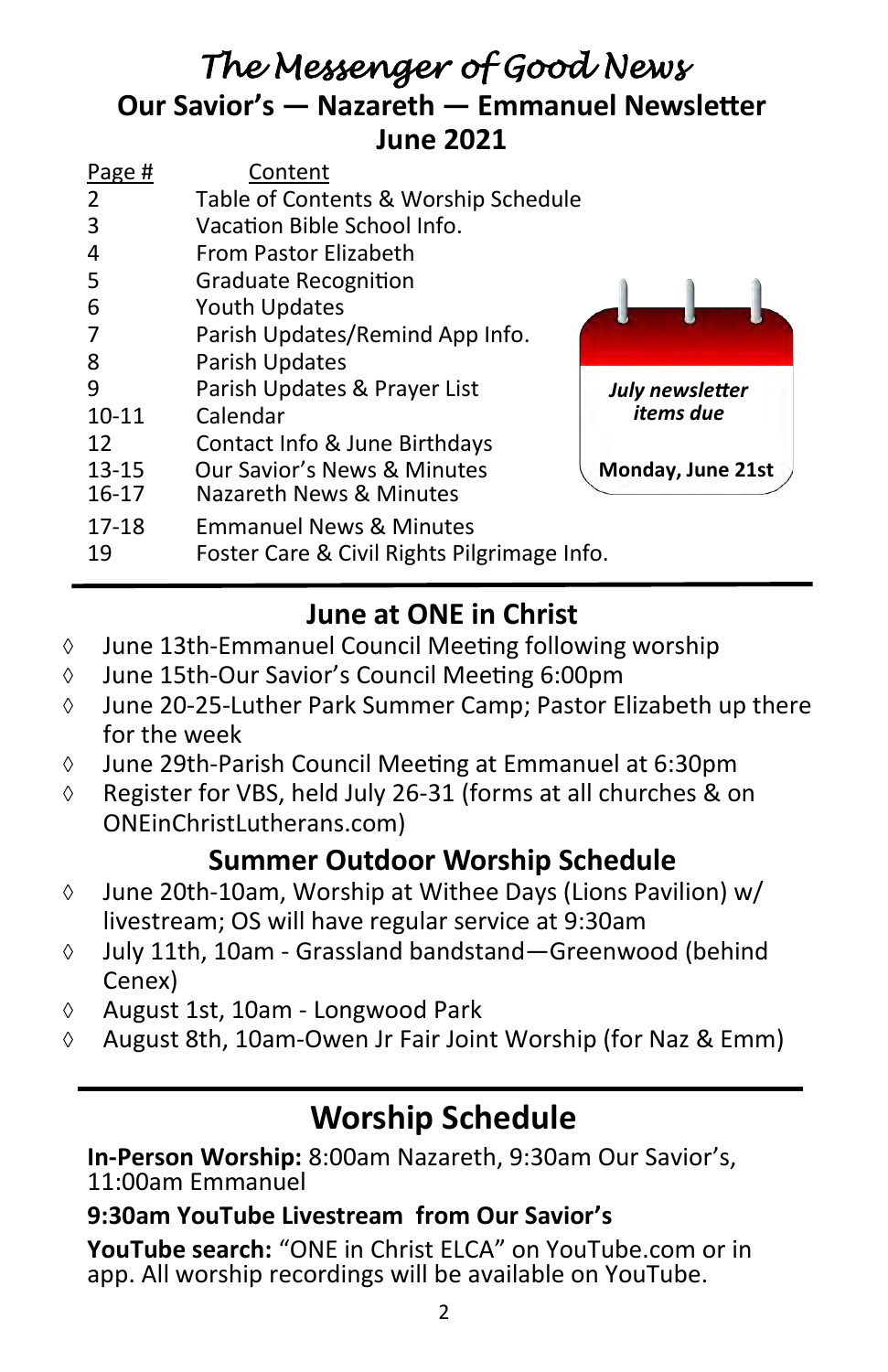

## **2021 ONE in Christ Parish VBS** will be **July 26-30 at Emmanuel Lutheran Church—Longwood**

(W5752 Colby Factory Rd, Longwood) Monday – Friday, 12:30-3:30pm With a special celebration **Saturday, July 31st** at 10:30am at Longwood Park (2 miles west of Emm)

> Contacts: Vita Gosse 715-267-6853 Joan Turnquist 715-937-7829 (text ok)

Registration Forms are available at all congregations and in the May Newsletter & on our website

## **Grow in faith. Have fun. Change the World!**

## **ONEinChristLutherans.com**



Come join Connor, Woody, Ruby, Elliot, and Abbee at ReNew!

All kids between Pre K and 6th grade are invited to grow in faith as they play, learn, sing, and work to ReNew our congregation and community. Youth 7th grade & older are invited to participate as

helpers; and adults are welcome as leaders.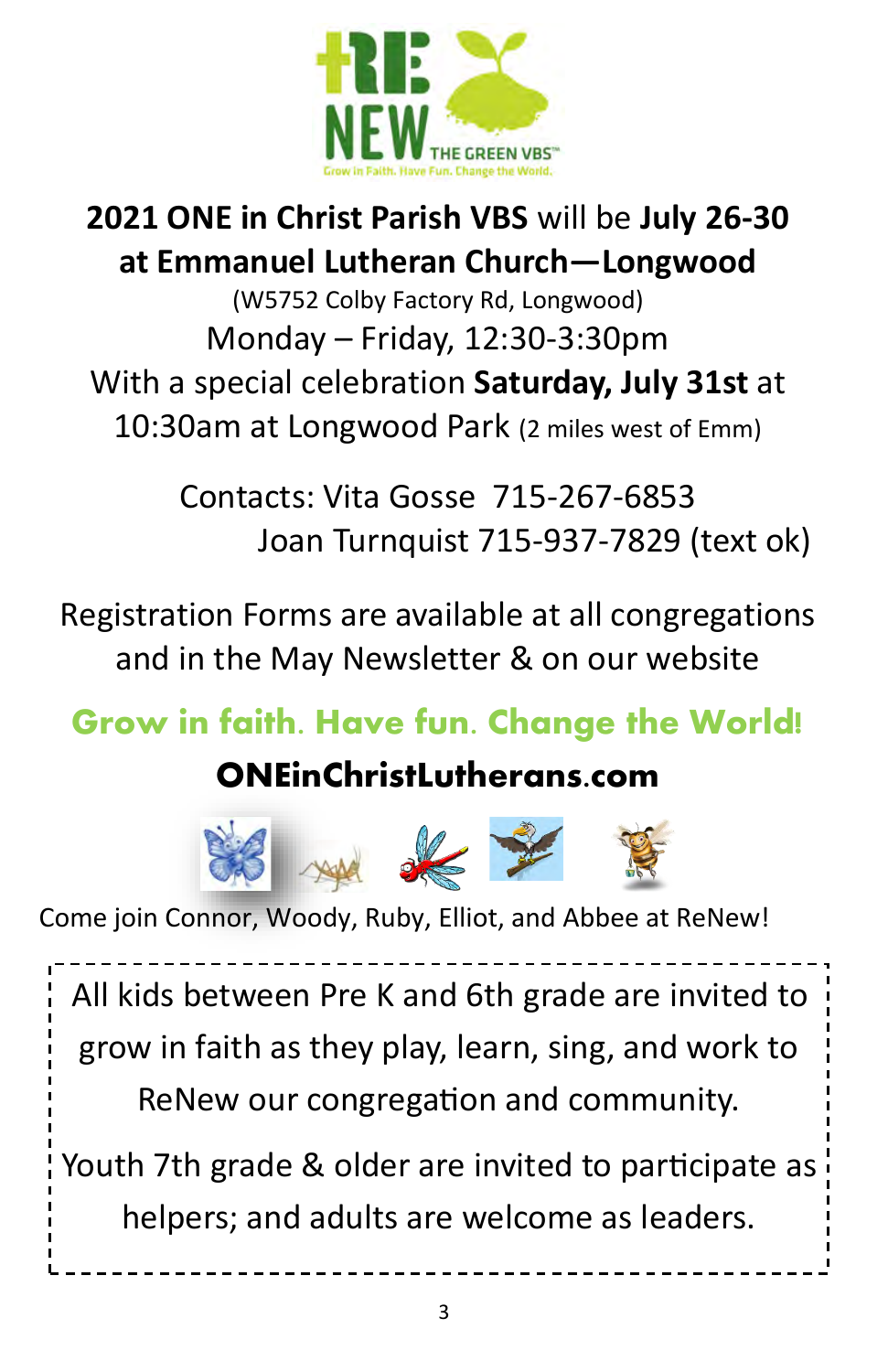## *From Pastor Elizabeth*

Greetings! On May 16, I shared voices from Palestine and Israel and talked about my experience there in 2007. In the complicated history and current context, a few pieces of info that people especially appreciated hearing were that (1) the people and nation of "Israel" talked about in the Bible is NOT the same as the current



political state of Israel; (2) since the 1947 creation of the state of Israel in its current location, primary issues have been about land and the right to return to homes and (3) we have Palestinian Lutherans sharing their stories with us.

Peace Not Walls is the ELCA program working for justice and peace in Palestine and Israel. Through accompaniment, advocacy and awareness-raising, Peace Not Walls connects ELCA members to our companions and promotes dignity, full respect for human rights, healing and reconciliation. With our Palestinian Lutheran companions, we also accompany Palestinians and Israelis, Jews, Christians and Muslims working together for peace with justice. You can learn more here: elca.org/peacenotwalls

Another place of accompaniment is with the Lutheran Church of the Redeemer in Jerusalem, served by ELCA pastor Rev. Carrie Ballenger. Here's an excerpt from Pastor Carrie's May 5 Facebook post, giving us a glimpse into her day:

"Most of our church workers live in the West Bank. "Yesterday, we tried to get to Jerusalem for more than 2 hours. We went to several checkpoints but there was no way to get to work."

"The Ramallah checkpoints have seen violence between Israeli soldiers and Palestinians in the last days—Fridays are worse. My colleague who lives in Ramallah plans to stay home. "Maybe I could get to church, but I'm afraid I couldn't get home."

"2 Armenian priests were attacked by settlers near Jaffa Gate this week. When I hear this, I wonder at the "protection" I thought my clergy collar gave me. My Americanness is probably much better armor.

"In front of the falafel shop: "Sister! Sister, do something, please to end this war, to make the people come back. Pray for us!"

"It's 90 degrees. A woman sits next to me on the train and unwraps her headscarf carefully from around her neck, attempting a cool breeze with her hand. She is the only Palestinian on this train, which is usually packed with a wild mix of religious Jews, Palestinians, schoolchildren, and soldiers.

"Last night, the girls next door (23 and 22) walked to the nearby Jewish neighborhood for groceries. They told me, "We decided to speak only English to each other there, not Arabic. We were too afraid."

"When this latest round of violence started, my dear Israeli friend wrote me to check in, and to say his young kids (who call me "Auntie") want to be sure I know that "not all Jews think this is right." I was so sad they would even need to worry about that. I'm so very sad—and angry!—that there is any reason for them, or any child, to be afraid.

"Fear is our true enemy. Fear of each other is what keeps this evil occupation alive.

"Pray for the peace of Jerusalem. And stay human."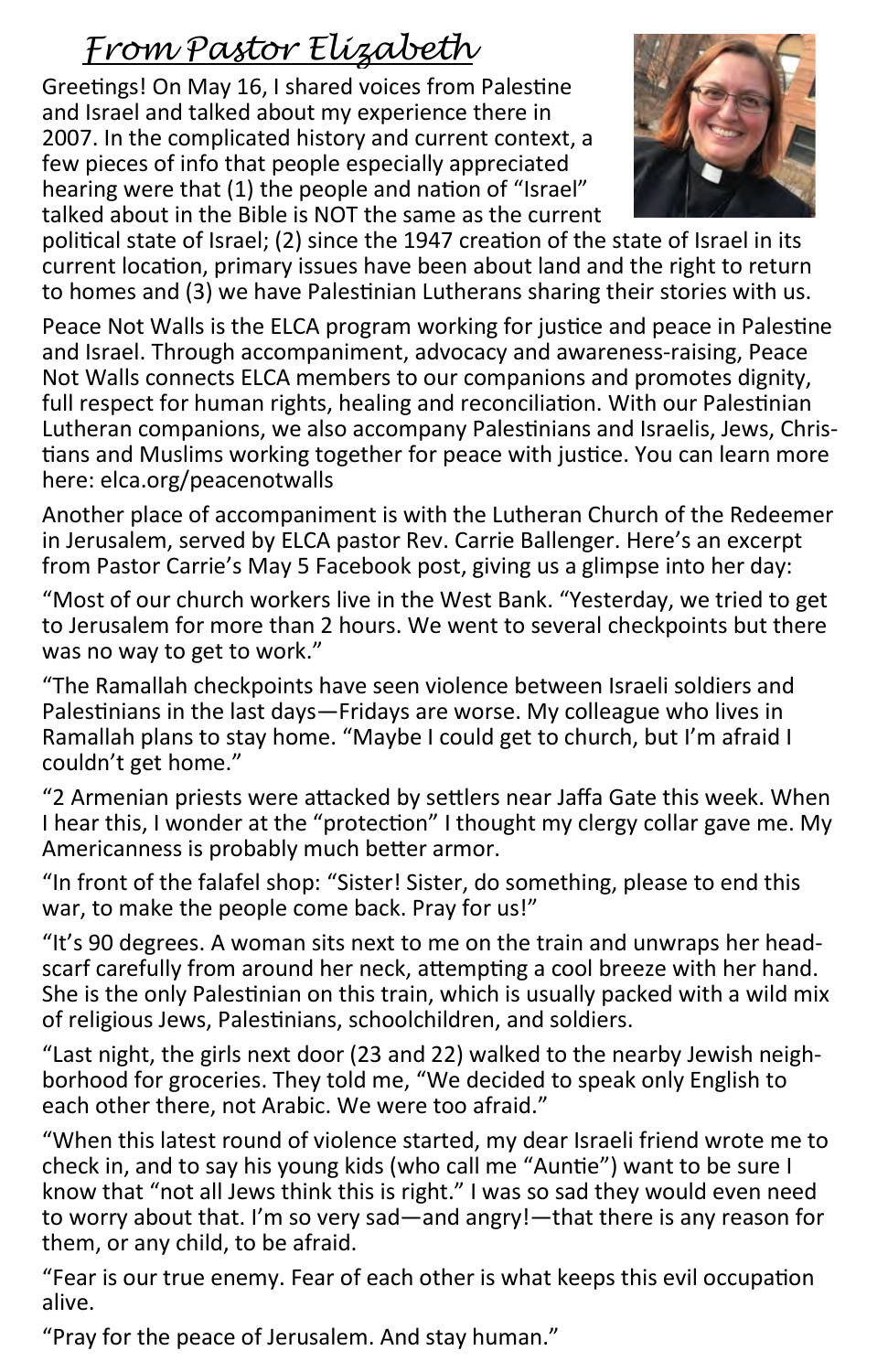#### **Congratulations Graduates**

**Dakota Clark** (OS) Planning to attend Chippewa Valley Technical College to study Residential Construction.

**Karl Dietrich** (OS) Is undecided on his future plans.

**Jonah Hinker** (OS) This summer I am fortunate to be working again at Grassland Dairy as the plant intern. I will move to Milwaukee at the end of July to start college at the Milwaukee School of Engineering. I will be pursuing a bachelor's degree in Mechanical Engineering and a minor in Mathematics.

**Korinna Johnson** (OS) I am planning to attend UW Stevens Point , I am undecided on my major.

**Olivia Klabon** (OS) I will be attending the University of Minnesota Twin-Cities majoring in Sports Management.

**Amaya LaMarr** OS) I am going to school to be a medical assistant.

**Austin Ruff** (OS) Planning to attend Chippewa Valley technical College to study Electrical Power Distribution.

**Sabastian Sowieja-Kayhart** (EM) Thank you to OW teachers and staff for making graduation special with a celebration at home with his family.

**Celine Wuethrich** (OS) I plan on attending UW Madison with a major in Biology. After completing my bachelor's degree, I plan to continue my education at a physician assistant school or medical school to work somewhere in the dermatology field.

On May 23, Greenwood seniors received quilts made by the community quilting group, a framed photo of their Confirmation verse, a devotion booklet and handheld cross.



(L to R, Front to Back) - Korrina Johnson, Celine Wuethrich, Olivia Klabon, Amya LaMarr, Rev. Elizabeth Bier, Austin Ruff, Dakota Clark, Jonah Hinker, Karl Dietrich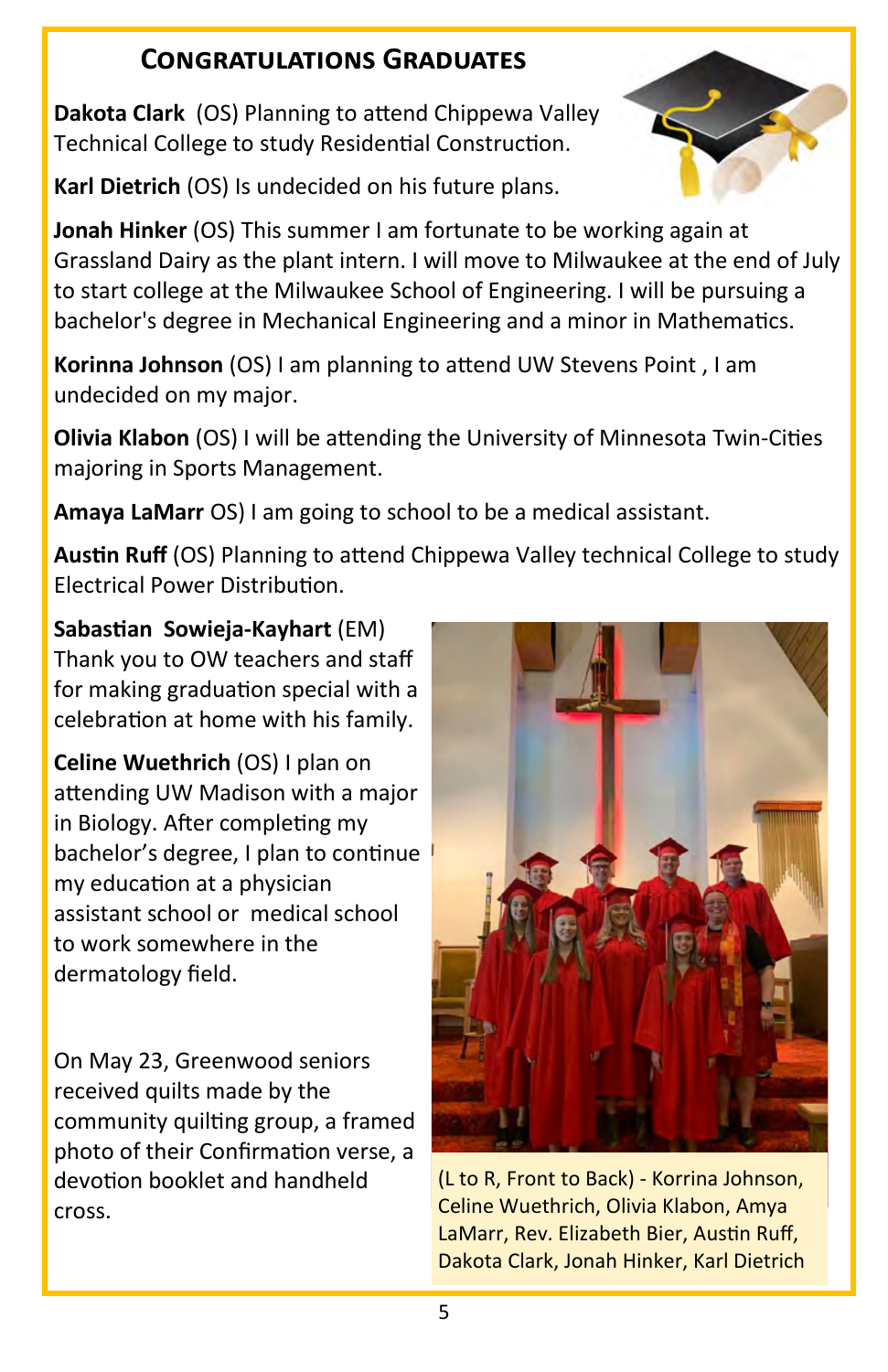

*ATTN all youth entering 8-12th grade in Fall 2021* 

> *2022 ELCA Youth Gathering Meeting*

## *Sunday, Aug 22 3:00-4:30pm*

For all interested in learning more about going to Youth Gathering in Summer 2022; youth and parent/ guardian attend together.

**Gathering Dates:** July 24-28, 2022 Monthly Gathering meetings starting in September 2021.

Gathering scholarship applications open on July 22.

*Youth Updates*

**Summer Camp 2021**

**June 20-25** 

**Pastor will contact families about carpooling, as needed**





## **July 26-31 at Emmanuel**

*VBS*

Info on page 3. Registration Forms available at all churches, and on our website.

On May 16th, May 23rd, and May 30th Nazareth and Our Savior's celebrated First Communion with 12 youths.

Children's Spark Story, Epic Graphic Novel, and Mindcraft Bibles were distributed to all children that wanted one.



Sunday School has concluded for the summer and will resume in the fall.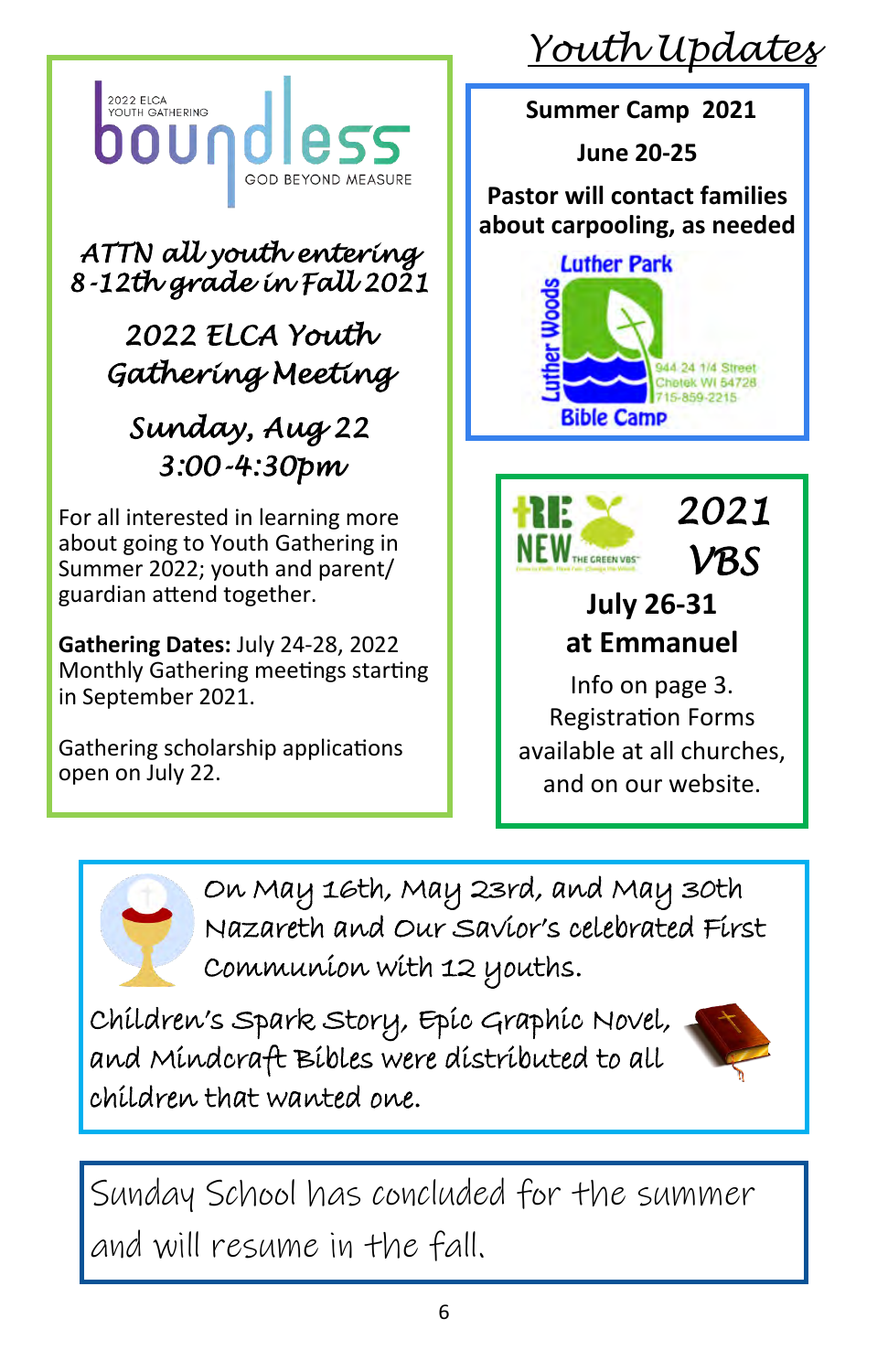## *Parish Updates*

**Seeking new Parish Treasurer(s)**—talk with Pastor Elizabeth if you are interested or have someone to suggest. Experience needed in accounts receivable and/or payroll. Transition would happen in 2021 if possible.

#### **Looking for an easy way to get text alerts from church?**

#### **Sign-up for REMIND APP or tell Pastor Elizabeth and she will add you**

**HOW?** Choose a group from the list below and text @\_\_\_\_\_\_\_\_ to the number 81010 (You will receive a welcome text from Remind)

**Example:** Start a new message, type 81010 in the To: prompt, text @onepray in the message box and send.

If anyone has trouble with 81010, they can try texting  $\omega$ (972) 992-5291.

#### **Groups:**

- 1. Our Savior's general **@oslcelca**
- 2. Our Savior's Sunday School families **@oslcfamily**
- 3. Nazareth general **@nazarethlc**
- 4. Nazareth Sunday School families **@nazfams**
- 5. Emmanuel general **@emmanuellc**
- 6. Emmanuel Sunday School families **@emmfamily**
- 7. C+LIFFE Youth & Families **@oneconfirm**
- 8. Luther League Youth & Families **@oneluther**
- 9. Prayer List parish wide **@onepray**

#### **Description of groups:**

The general church groups will be used for changes to worship because of weather and reminders about major changes to the Sunday Schedule, such as joint parish worship. Also, particular event reminders for your church.

- The Sunday School group will be to remind about special events and/or meetings to plan Sunday School and Vacation Bible School.
- The C+LIFFE and Luther League will be used for reminders about classes and meetings.

• The Prayer List will be used to distribute prayer updates. Not more than once/ week.

In addition to the uses above, Pastor Elizabeth will periodically send out spiritual practices, prayers and/or scripture of encouragement to different groups. That may be once/week.

7 You do NOT have to have a special app to get texts, But you must sign up to receive texts. You can do this yourself or tell Pastor Elizabeth that it's ok to add you & she will add you & you'll get an invite on your phone.

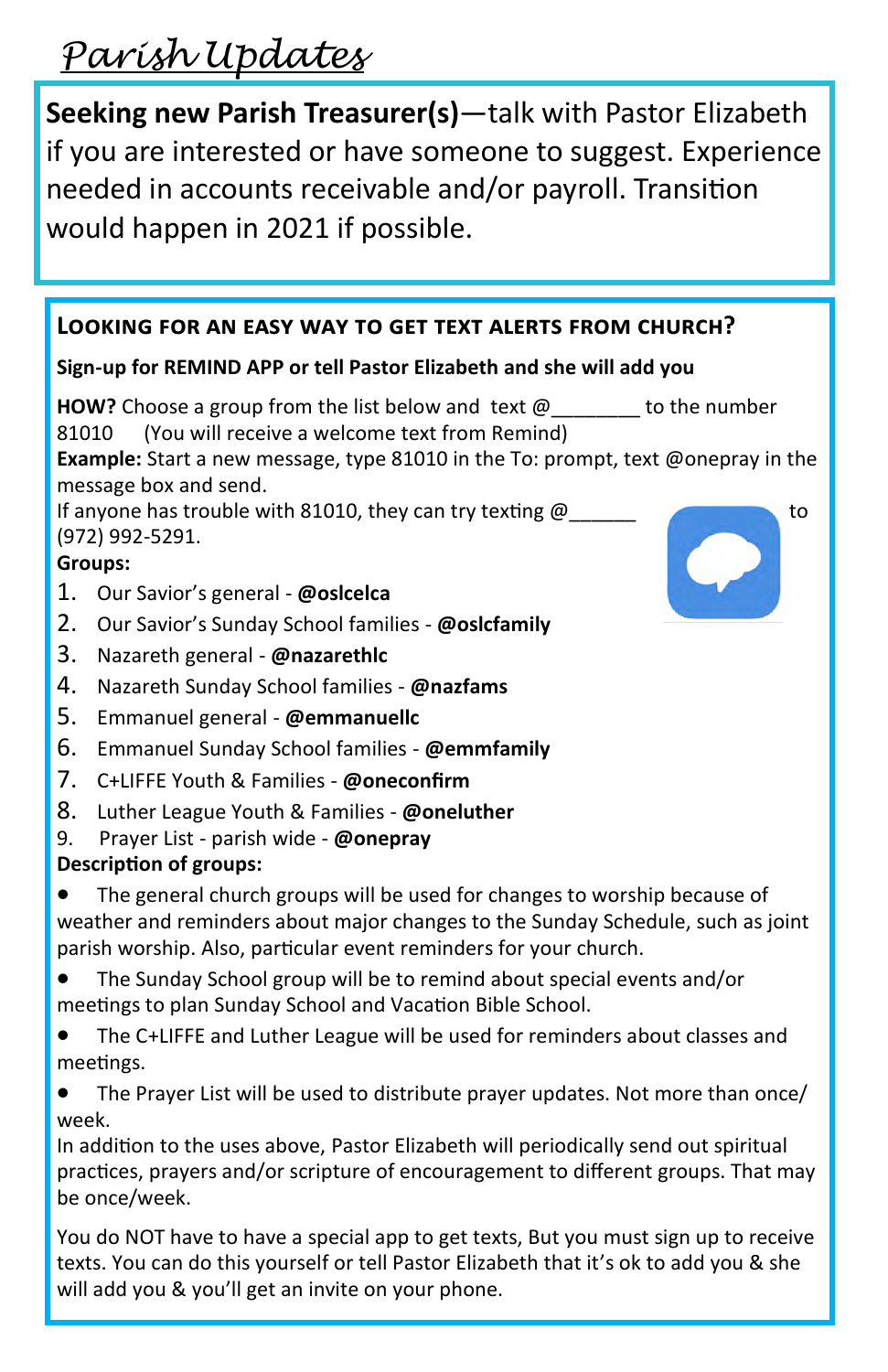*Parish Updates* 

#### **Next Parish Council Meeting**

June 29th at 6:30 at Emmanuel and on Zoom (if needed)

In May, we started using a weekly "Taking Faith Home" sheet for each household to take home to bring taking prayers, scripture and devotions from Sunday into your week. You can find a link to ome TFH in the Parish Weekly Update Email.

The Prayer for the week from May 30th: God of power and might, give us courage and hope to live each day through Jesus Christ born in us through your Holy Spirit. Amen.

**Synod Summer Reads** — Zoom link will be published in the Weekly Updates email

God and the Gay Christian by Matthew Vines June 10th @10am

Castle by Isabel Wilkerson July 8th @10am

God's Country by Brad Roth August 12th @10am

SYNOD **Growing Young Summit** three part series Wednesdays on Zoom

June 16th, July 14th, August 18th from 6:00pm-8:00pm

More information and Zoom links will be published in the Parish Weekly Updates email. Pastor Elizabeth will watch them at Our Savior's.

**A huge THANK YOU from Lutheran World Relief** to all the sewers that made and donated face masks. Collectively 123,985 face masks were donated and distributed. They reached shelters for hurricane survivors in Honduras and Guatemala, overcrowded slums in Haiti, displacement camps in Mali, at-risk communities in Georgia, and refugees in Angola.

Thank you to everyone that made masks for Operation Blackhawk! They are on their way to Bohol!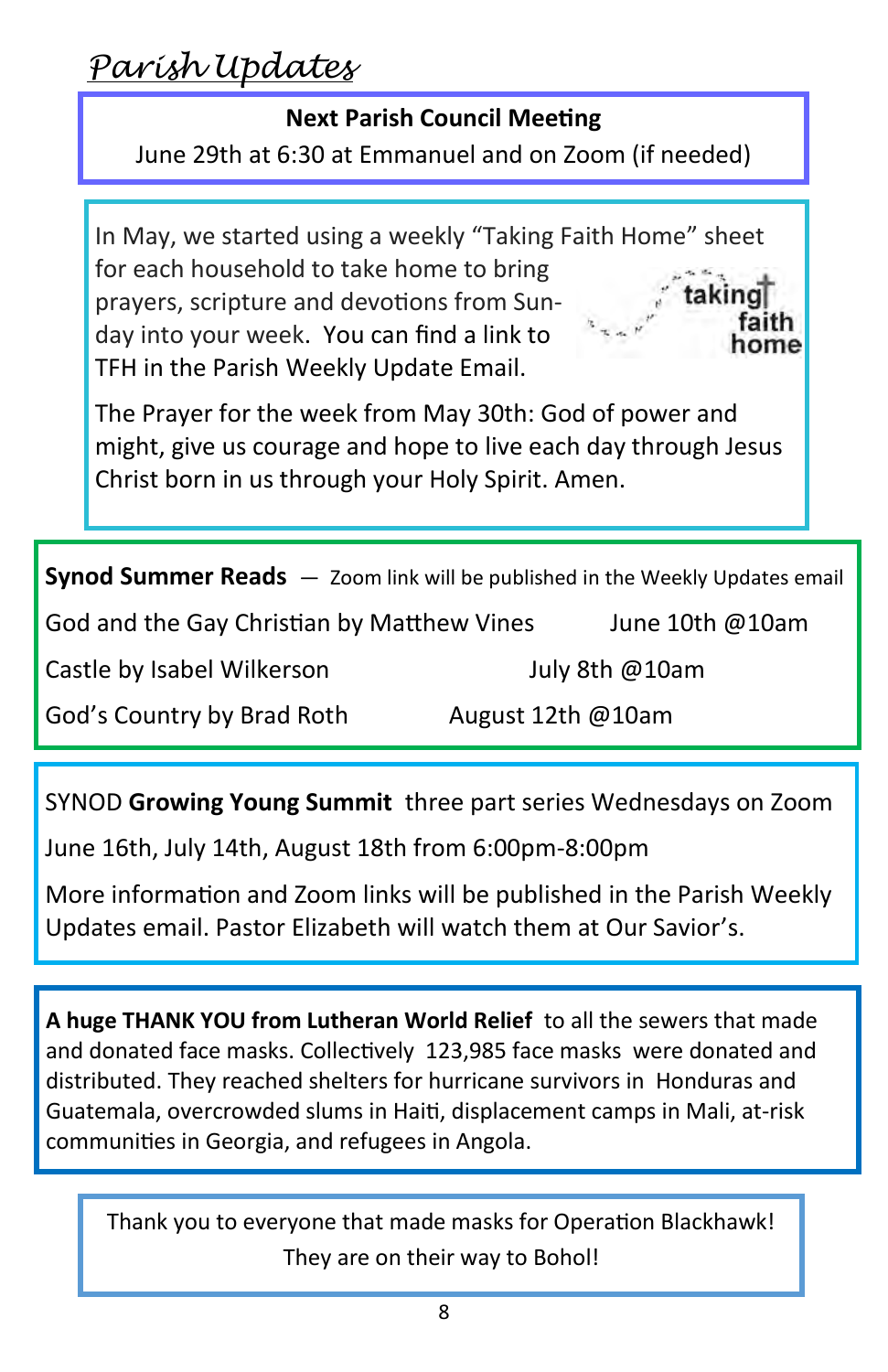Nazareth First Communion & receiving Bibles, 5/23/21



## **Prayer List**



We pray for public health officials, those affected by natural and human-made disaster. We pray for strength and energy for all health care workers.

We give thanks for the life of the Spirit in our youth particularly those who received first communion in May, those who received new Bibles and those who graduated high school.

#### **We pray for those in need of healing, encouragement & comfort:**

Denny Henke, Tony Jarocki, Betty Edgar, Curt Smith, Cindy Ruggles, Sue Johnson, Ruth Thompson, Kaley Johnson, Debbie Weber, Bernice Duranceau, Cindy Sowieja, Douglas Felix, Bill Lucas, Brian Ortner, Mary Jo Kroening, Sam Satonica, Don Pentz, Arvin Gade, Susie Olson, Art Petke, Sheena Pogodzinski, Travis Skinner, Andy Johnson, Jean Fischer, Dave Mavis, Amy. We offer continued prayers for Steve O'Konski and the families and friends of Chuck Edgar and Carol Olson.

**Our Residents at Care Facilities:** Phyllis Konieczny (N)

#### **Some prayer list updates & additions:**

 Trinity Petersen (Emm) is now home from the hospital, recovering from pneumonia (non-COVID related) - prayers for her continued healing.

 $\sim$   $\sim$   $\sim$ 

- Al Noah (OS) for healing and strength facing a new cancer diagnosis and figuring out treatment options.
- Don Pentz (OS) found out in March that his cancers are in remission; prayers for continued regaining of strength and energy.
- Carol Olson, sister of OS member Linda Turnquist, facing her 3rd round of breast cancer; Linda has traveled to be with her.
- Geraldine Cavanaugh, sister to Priscilla (Doug) Felix, facing illness.
- Chuck Edgar, husband of Betty Edgar (Naz) died on May 22; Chuck's daughter Cindy Ruggles is also a Nazareth member.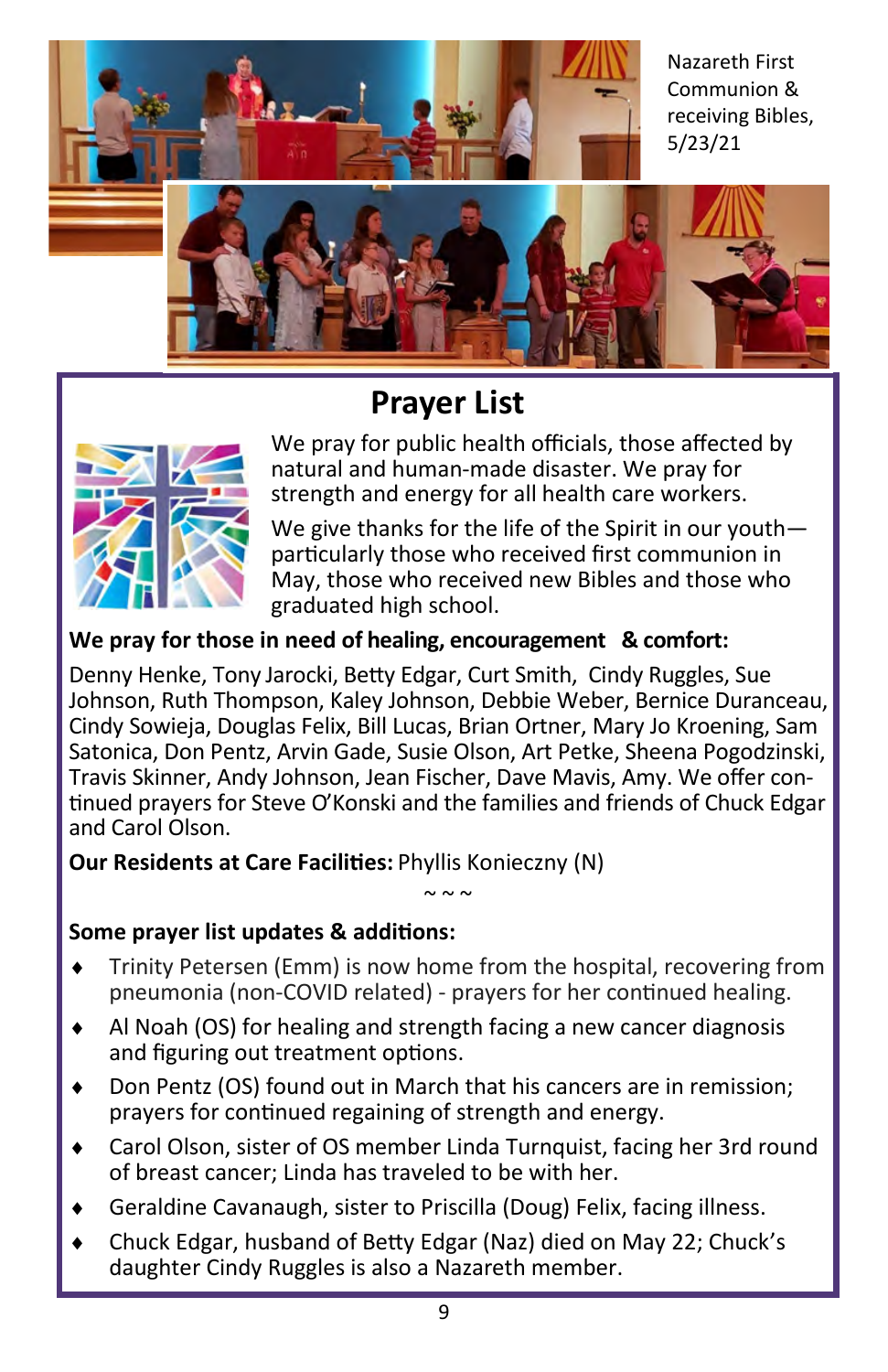## **June 2021**

| Sunday                                                                                                                                                |               | Monday | Tuesday                                                | Wednesday                                     | Thursday                                                                                                                       |                                                                                                                                       | Fri                                                                                                                                                                                                                                                                   | Sat                           |    |
|-------------------------------------------------------------------------------------------------------------------------------------------------------|---------------|--------|--------------------------------------------------------|-----------------------------------------------|--------------------------------------------------------------------------------------------------------------------------------|---------------------------------------------------------------------------------------------------------------------------------------|-----------------------------------------------------------------------------------------------------------------------------------------------------------------------------------------------------------------------------------------------------------------------|-------------------------------|----|
| <b>The Holy Trinity</b>                                                                                                                               | <b>May 30</b> |        | <b>May 31</b>                                          | $\mathbf{1}$                                  | $\overline{2}$                                                                                                                 | $\overline{\mathbf{3}}$                                                                                                               | $\overline{\mathbf{a}}$                                                                                                                                                                                                                                               |                               | 5  |
| 8:00 am Worship/Eucharist (Naz)<br>9:30 am Worship/Eucharist (OS)<br>Live Streamed - YouTube<br>11:00am Worship (Em)                                  |               |        | 9am OS Quilting                                        |                                               |                                                                                                                                | 9:00 am Naz Quilting                                                                                                                  |                                                                                                                                                                                                                                                                       | Pastor Elizabeth -<br>Sabbath |    |
| <b>2nd Sunday after Pentecost</b>                                                                                                                     | 6             |        | $\overline{\mathbf{z}}$                                | 8                                             | 9                                                                                                                              | 10                                                                                                                                    | 11                                                                                                                                                                                                                                                                    |                               | 12 |
| 8:00 am Worship/Eucharist (Naz)<br>9:30 am Worship/Eucharist (OS)<br>Live Streamed - YouTube<br>11:00am Worship/Eucharist (Em)                        |               |        | 9am OS Quilting                                        |                                               |                                                                                                                                | 9:00 am Naz Quilting<br><b>Synod Summer Reads</b><br>Zoom 10am<br>Meeting ID: 940 4563<br>9838<br>Password: 736532                    | <b>ONEinChristLutherans.com</b><br>Parish office located at Our Savior's Lutheran<br>110 W. Begley Street / P.O. Box 27<br>Greenwood, WI 54437-0027<br>715-503-0183 (OS) / 715-229-2051 (Naz)<br><b>New Parish Office Hours:</b><br>Mondays and Thursdays, 8am-3:00pm |                               |    |
| <b>3rd Sunday after Pentecost</b>                                                                                                                     | 13            |        | 14                                                     | 15                                            | 16                                                                                                                             | 17                                                                                                                                    | secretary@ONEinChristLutherans.com;                                                                                                                                                                                                                                   |                               |    |
| 8:00 am Worship/Eucharist (Naz)<br>9:30 am Worship/Eucharist (OS)<br>Live Streamed - YouTube<br>11:00am Worship (Em)<br>12pm Emmanuel Council Meeting |               |        | 9am OS Quilting                                        | <b>OS</b> Council<br>Meeting 6pm              | <b>Synod Growing</b><br>Young Summit<br>6-8pm on Zoom or<br>Watch at OS w/<br>Pastor Elizabeth<br>Meeting ID:<br>929 0904 7082 | 9:00 am Naz Quilting                                                                                                                  | Pastor Elizabeth Bier: 715-255-0013 (m)<br>pastor@ONEinChristLutherans.com<br>*Pastor Elizabeth's Sabbath day is Friday.                                                                                                                                              |                               |    |
|                                                                                                                                                       |               |        |                                                        |                                               | Password: 534571                                                                                                               |                                                                                                                                       | Pastor Elizabeth -<br>Sabbath                                                                                                                                                                                                                                         |                               |    |
| <b>4th Sunday after Pentecost</b>                                                                                                                     | 20            |        | 21                                                     | 22                                            | 23                                                                                                                             | 24                                                                                                                                    | 25                                                                                                                                                                                                                                                                    |                               | 26 |
| <b>Fathers Day</b><br>10am Worship at Withee Days<br>Withee Lions Pavilion<br>Live Streamed - YouTube                                                 |               |        | 9am OS Quilting<br><b>July Newsletter</b><br>items due |                                               |                                                                                                                                | 9:00 am Naz Quilting                                                                                                                  |                                                                                                                                                                                                                                                                       |                               |    |
| Luther Park Summer Camp June 20th-25th; Pastor Elizabeth up at camp this week<br>9:30 am Worship/Eucharist (OS)                                       |               |        |                                                        |                                               |                                                                                                                                |                                                                                                                                       |                                                                                                                                                                                                                                                                       |                               |    |
| <b>5th Sunday after Pentecost</b>                                                                                                                     | 27            |        | 28                                                     | 29                                            | 30                                                                                                                             |                                                                                                                                       |                                                                                                                                                                                                                                                                       |                               |    |
| 8:00 am Worship/Eucharist (Naz)<br>9:30 am Worship/Eucharist (OS)<br>Live Streamed - YouTube<br>11:00am Worship (Em)                                  |               |        | 9am OS Quilting                                        | Parish Council<br>Meeting 6:30<br>at Emmanuel |                                                                                                                                | <b>Summer Outdoor Worship</b><br>July 11th at 10am<br>Joint Parish Worship in Green-<br>wood at Grassland Bandstand<br>(behind Cenex) | <b>Parish Livestream Sundays</b><br>at 9:30am on YouTube<br>Parish YouTube Channel<br>Search "ONE in Christ ELCA"<br>on YouTube.com                                                                                                                                   |                               |    |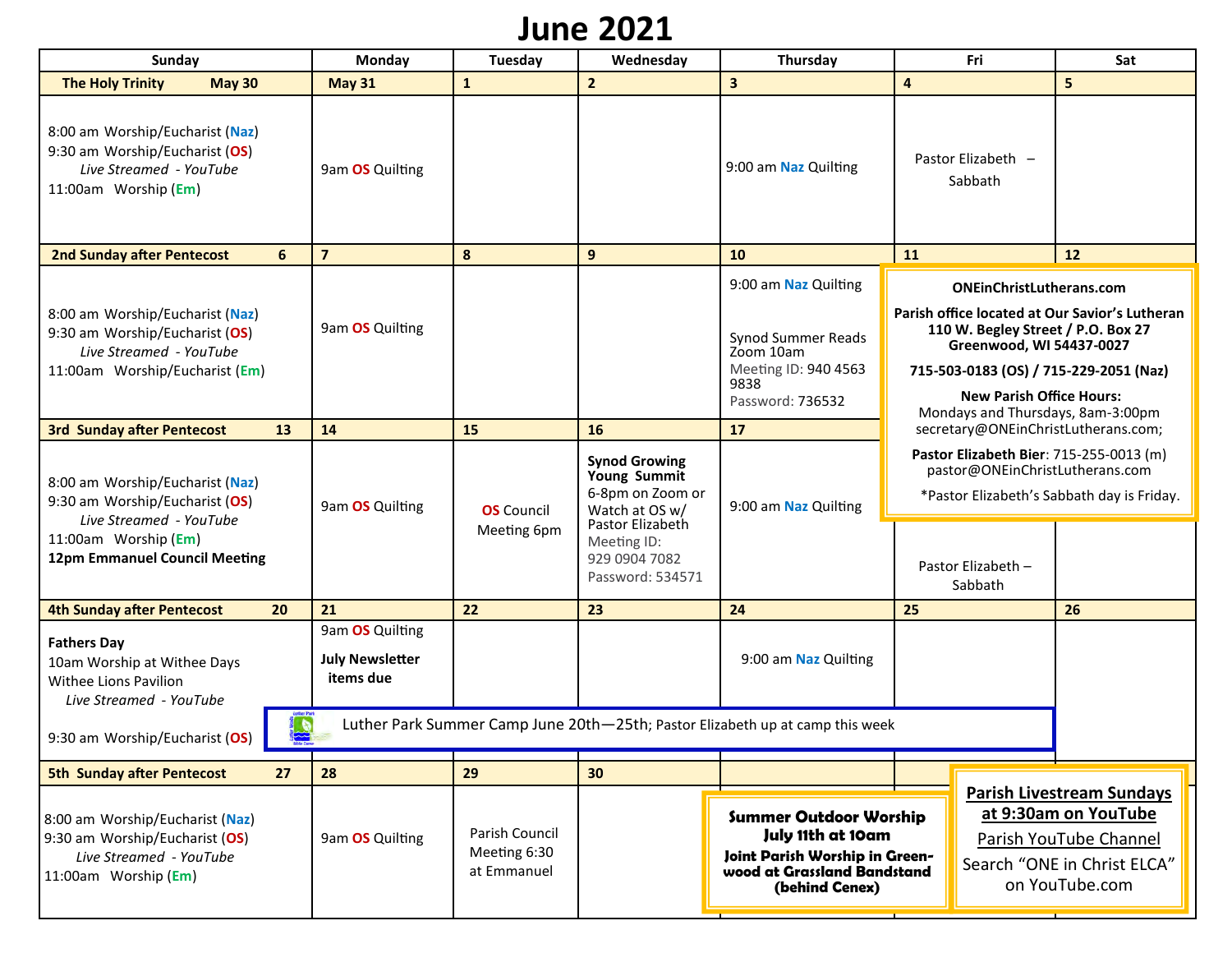#### **ONEinChristLutherans.com**

**O**ur Savior's Lutheran Church–Greenwood (ELCA) **N**azareth Lutheran Church – Withee (ELCA) **E**mmanuel Lutheran Church – Longwood (ELCA)

Parish office located at Our Savior's Lutheran 110 W. Begley Street / P.O. Box 27 Greenwood, WI 54437-0027 715-503-0183(OS) / 715-229-2051 (Naz)

You can leave a message at Our Savior's or Nazareth any time a

**New Parish Office Hours: Mondays and Thursdays, 8am-3:00pm**, Our Savior's Kim Amacher, Parish Office Manager secretary@ONEinChristLutherans.com; 715-503-0183

**Pastor Elizabeth Bier**: 715-255-0013 (cell) pastor@ONEinChristLutherans.com

\*Pastor Elizabeth's Sabbath day is Friday.

**Emergency calls overnight:** Overnight, you will need to call Pastor's cell phone two times in a row to ring through her "do not disturb" feature.



## **Emmanuel June Birthdays**

**2-Bruce Miller; 5-Colleen Wendt; 12-Janet Troiber; 14-Shirley Englebretson; 21-James Sowieja; 22-Hilary Briski; 25-Jessica Englebretson, Pastor Elizabeth Bier**

### **Nazareth June Birthdays**

**12-Cindy Ruggles; 19-Mel Thompson; 22-Renae O'Konski, Phyllis Konieczny; 25-Bill Nyre; 28-Cindy Knight**

## **Our Savior's June Birthdays**

**-Xander Hinker; 5-Tiara Wuethrich, Bryce Eckes, Dan Graski; -Tammy Susa; 13-Wendy Hinker; 14-Ray Barkes, Kirkland Johnson; 15-Steven Abel; 17-John Zagozen; -Braelynn Johnson, Jesse Susa; 19-Gary Englebretson; -Shyla Noah; 22-Danny Rossow; 23-Rita Steffen; 26-Pat Schultze; -Missy Nielsen; 30-Bob Clark, Bailey Eckes**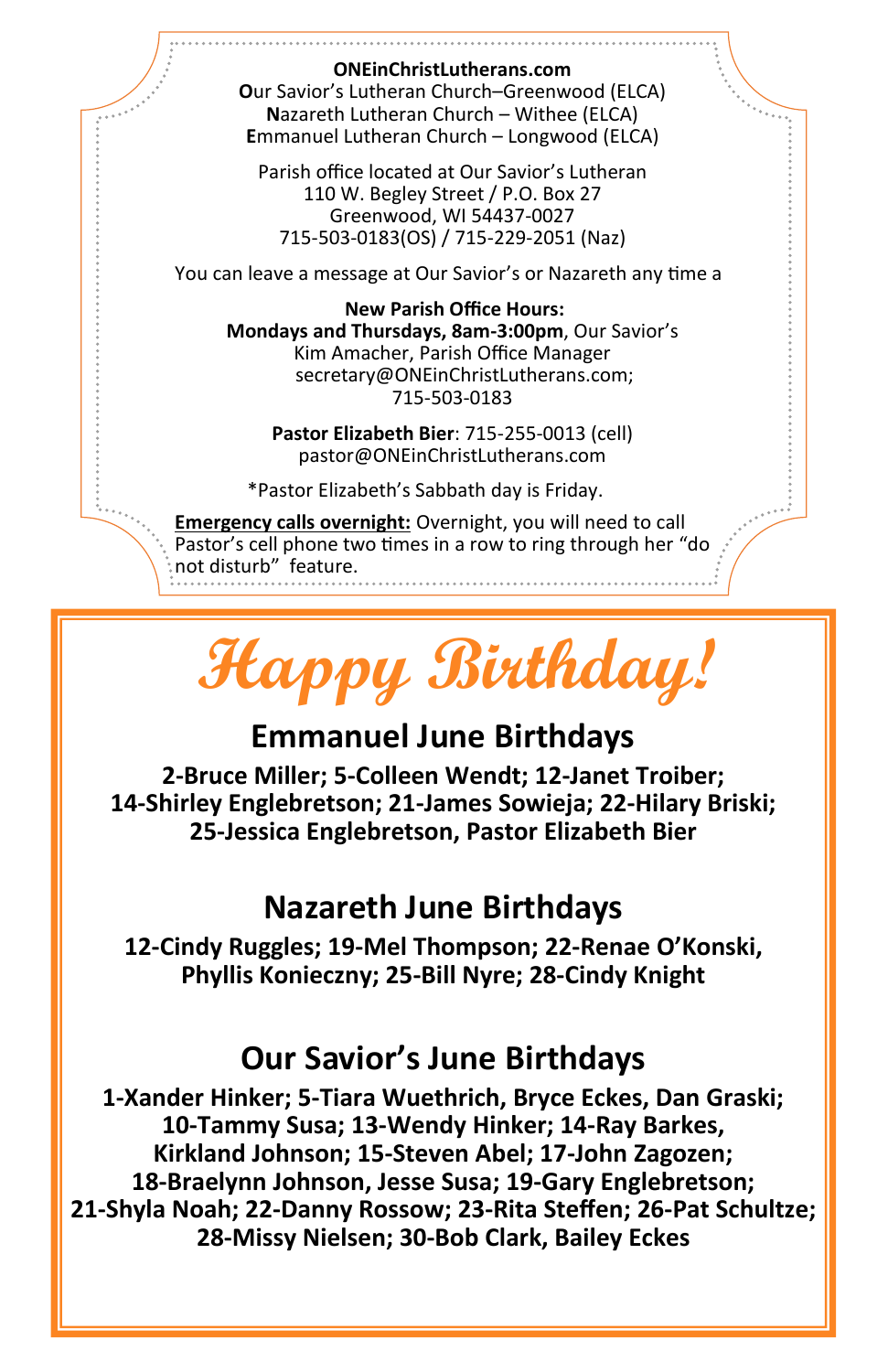*Our Savior's*

#### **Women of the ELCA Our Savior's Cards Sent for June 2021: WELCOME – FIRST COMMUNION**

 Emily & Isabel Groshek ,Bennett Jaenke, Cameron Milz, Gavin & Brady Susa, Tinley & Tyra Wuethrich

#### **CONGRATULATIONS – HIGH SCHOOL GRADUATES**

 Karl Dietrich, Dakota Clark, Jonah Hinker, Korrina Johnson, Olivia Klabon, Amya LaMarr, Austin Ruff, Celine Wuethrich

#### **CONGRATULATIONS – GHS CLOVERBELT SCHOLARS**

Jonah Hinker, Celine Wuethrich

#### **CONGRATULATIONS – SALUTATORIAN FOR THE GHS 2021 GRADUATING CLASS**

Celine Wuethrich

#### **CONGRATULATIONS – MARSHFIELD ELKS YOUTH ACHIEVEMENT AWARDS**

 Korina Johnson – Music Jonah Hinker – Technology Education Olivia Klabon – Family Consumer Sciences

#### **CONGRATULATIONS – 2021 WSMA SOLO/ENSEMBLE VIRTUAL FESTIVAL**

Korina Johnson – Received a  $*1$  on her Vocal Solo and a 2<sup>nd</sup> on her State Performance

#### **CONGRATULATIONS – GHS NATIONAL HONOR SOCIETY INDUCTION**

 Xander Hinker – 2020 NHS Inductee, Braelynn Johnson – 2021 NHS Inductee

#### **CONGRATULATIONS – WEDDING**

Andy Johnson and Julie Simek were married on May 15, 2021

#### **Thank You notes received:**

Thank you notes were received from Greenwood School in recognition of the appreciation gifts delivered there last month.

A thank you note was received from Luther Park for the \$167 April donation, stating that every donation helps them to grow in numbers and ministry.

#### **Next OS Council Meeting: June 15th at 6pm**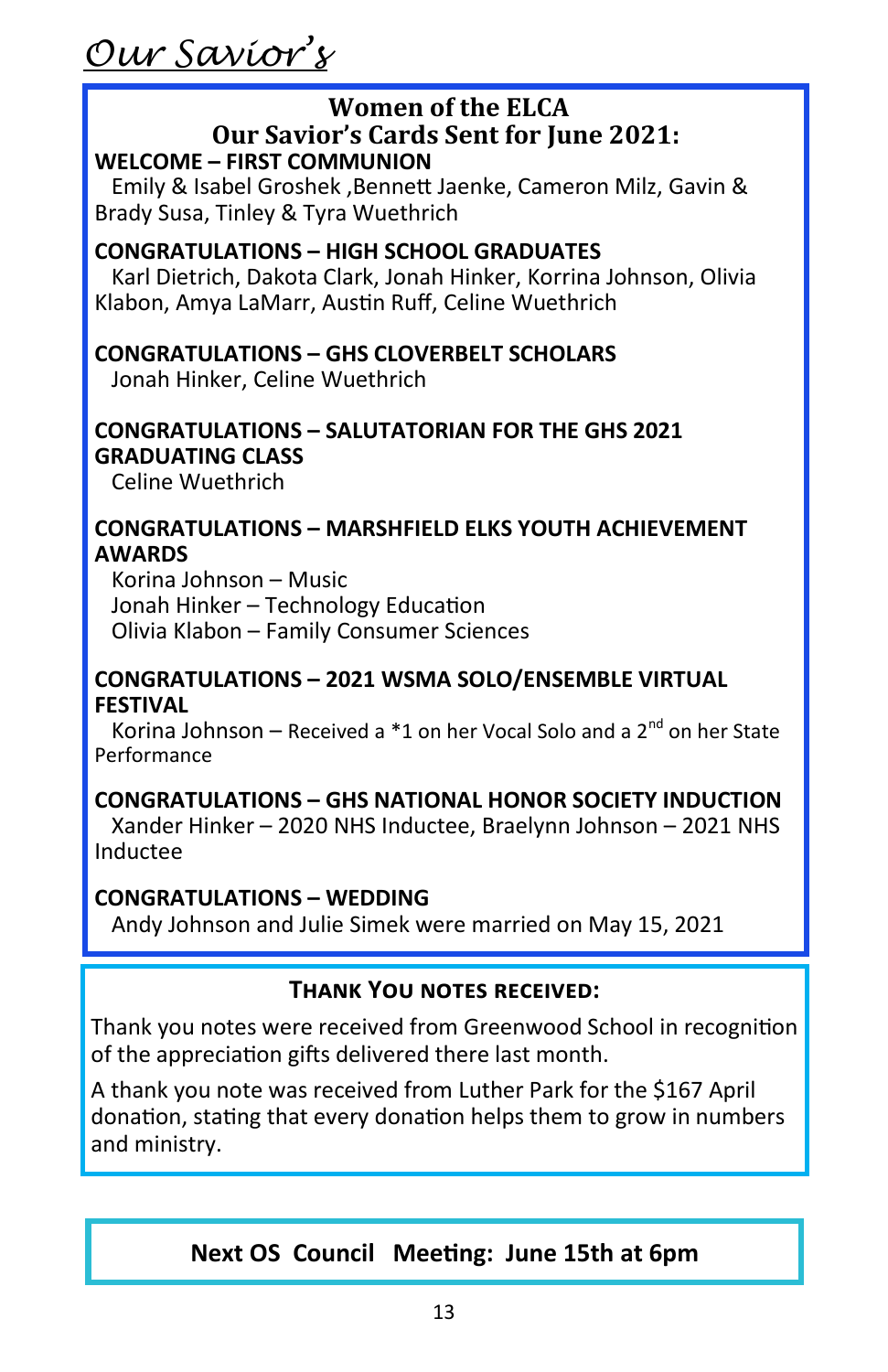

**THANK YOU to everyone who helped or supported in any way the chicken dinner at Our Savior's on May 2nd.** The drive-thru only worked well with running out of chicken in just short of two hours! 459 meals were served. Boy, did that take-out crew work fast!

After all the bills were paid and considering the cash contributions, funds from Thrivent and food and supplies donations from members, we made a profit of approximately \$3,500. **Hats off to everyone!**

| <b>Statement of Giving for Our Savior's</b> |                |                                |                   |  |  |  |  |  |  |
|---------------------------------------------|----------------|--------------------------------|-------------------|--|--|--|--|--|--|
|                                             | offering       | needed/Sunday                  | <b>Difference</b> |  |  |  |  |  |  |
| 4/23/2021                                   | 871.00<br>S    | \$2,828.61                     | \$ (1,957.61)     |  |  |  |  |  |  |
| 4/29/2021                                   | \$<br>885.00   | \$2,828.61                     | \$(1,943.61)      |  |  |  |  |  |  |
| vanco                                       | 1,127.57<br>S. | \$<br>$\overline{\phantom{0}}$ | 1,127.57          |  |  |  |  |  |  |
| 5/5/2021                                    | \$2,236.00     | \$2,828.61                     | (592.61)          |  |  |  |  |  |  |
| 5/12/2021                                   | 1,550.00<br>S. | \$2,828.61                     | (1, 278.61)       |  |  |  |  |  |  |
| 5/20/2021                                   | 1,745.00<br>S  | \$2,828.61                     | (1,083.61)        |  |  |  |  |  |  |
|                                             | 8,414.57       | \$14,143.05                    | (5,728.48)        |  |  |  |  |  |  |

**Online giving:** www.ONEinChristLutherans.com/GiveOS

#### **SCRIP REPORT:**

The scrip profit for April was \$100.00. **The next order from the Great Lakes Scrip Center will be Sunday, June 13, 2021.** 

Cathy Langreck, Scrip Coordinator

#### **Scholarship Applications Open—Due July 30**

**The Our Saviors Lutheran Trust Fund** is accepting applications for our annual **Scholarship** to assist in the costs of your post-secondary education. There is no formal application. Instead, we ask that you write a letter and send to [trevor@grassland.com](mailto:trevor@grassland.com) indicating the following:

A small introduction. Details on which school you will be attending and the major you are pursuing. What your plans are after graduation. And how you intend to spend the funds provided.

The **Deadline for submission is July 30th.** The Trust Fund committee will review the applications to determine recipients and denominations.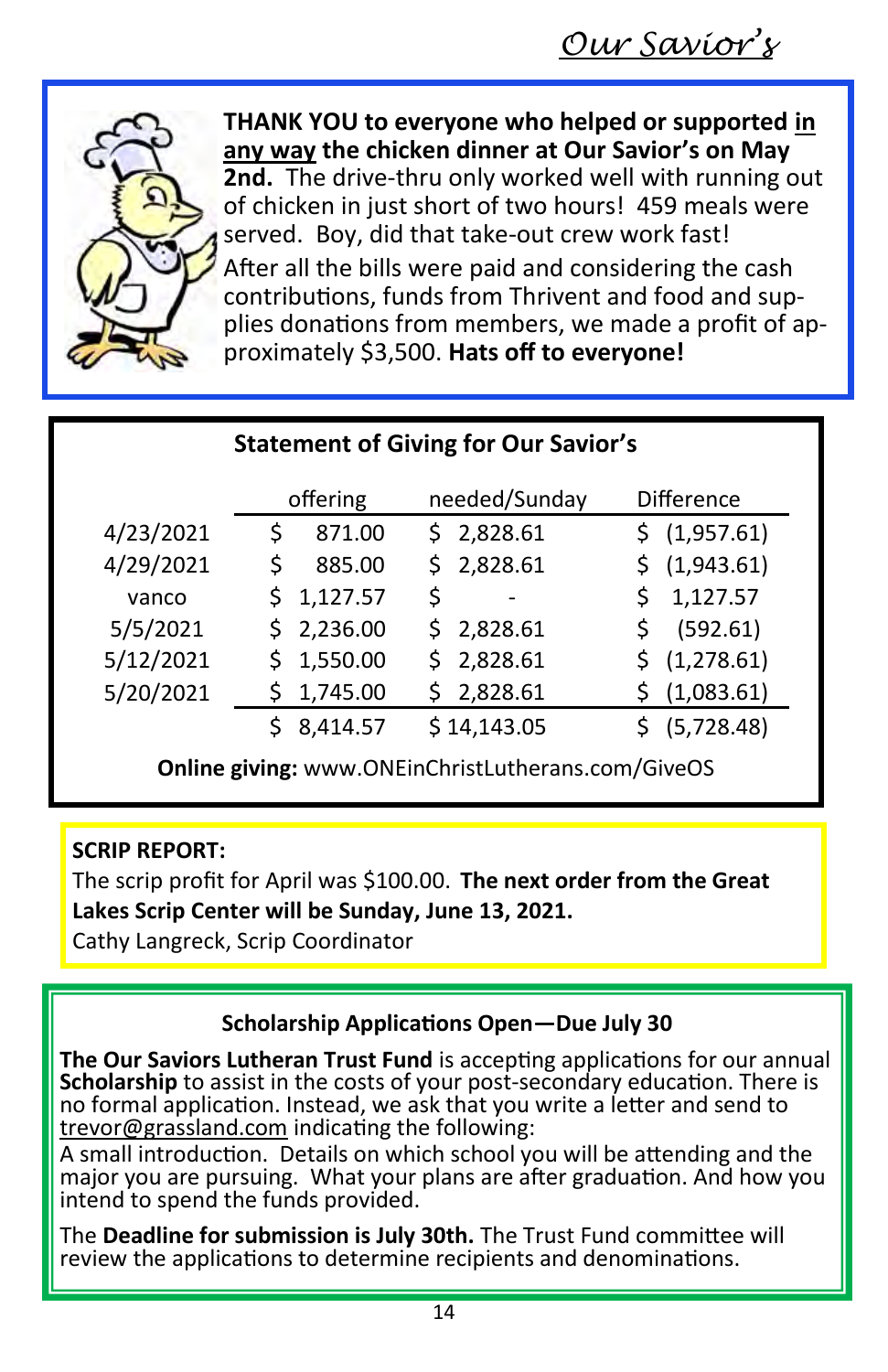*Our Savior's Cont'd*

#### **Unofficial Notes from Our Savior's Council Meeting Tuesday, May 11, 2021 (no quorum present)**

**Members present:** Pastor Elizabeth Bier, Ray Barkes, Cathy Langreck, Dick Olson, Dallas Wuethrich

**Members absent:** Angela Eckes, Pam Delo, Carol Hemersbach, Wayne Nielsen, Brenda Noah, Margie Olson, Luther League member

I. Pastor's Report – Pastor Elizabeth

- **A. Ministry Thank Yous** to all churches from Luther Park and Greenwood schools for "Goody Baskets & Cards"
- **B. Luther Park is a go this summer** June 20-25 is our week (youth can go another week if this doesn't work for them). Any youth can go to camp and receive 1/3 scholarship for camp (or up to full cost if they need it). Focusing on registering Confirmation students (7-8<sup>th</sup> graders).
- **C. First Communion Classes offered** May 10 at Nazareth, May 15 at our Savior's and May 17 offered at Emmanuel or Our Savior's, depending on sign ups

#### **II. New Business**

- **A. Graphic Novel & Spark Story Bibles -** Funds are available to any kid who wants one. Adult Bibles are also available to any adult who wants one.
- **B. Outdoor Worship**  July 11 at 10 a.m. at the Grassland Bandstand with the Christian Band - "Breaking Chains"
- C. Dick will check on Shoppers Publication with pricing for information on marketing options.
- D. Thank you to Mary Lamovec for donating an electric roaster to OS

#### **III. Committee Reports**

#### **A. Worship and Music**

- 1. In-person/Online Worship Hybrid YouTube livestream at 9:30 from Our Savior's going forward
- 2. Continue with pre-packaged communion at this time

#### **B. Youth and Education** – Pastor Elizabeth

1. VBS – July 26-30, 12:30-3:30; Sat, July 31, 10:30 a.m. VBS celebration at Longwood Park

#### **C. Property**

- 1. We will pursue an implementation of a yearly monitoring system of properties' concerns
- 2. Fire Inspections of Extinguishers to be done through the Greenwood Fire Department in October
- 3. Thursday, May 13 Dick, Ray, Dallas, and Cathy will address the Furnace Room Storage concerns
- **D. Stewardship** Cathy Langreck
	- 1. Chicken Dinner Profit was \$3511.05
	- 2. Script Fund \$701.55 profit for February through April
- **E. One in Christ Parish** Pastor Elizabeth
	- 1. Next Parish meeting Tuesday, June 29 at 6:30 p.m. at Emmanuel and/or Zoom
- **F. Next Meeting Date** June 15 at 6:00 p.m.
- **G. Future Meeting** July 13 at 6:00 p.m. Brainstorm and Plan Fall-Kickoff – All Ideas Welcome

#### **The meeting closed with the Lord's Prayer**

**Tues, July 13 at 6:00 p.m. Brainstorm and Plan Fall-Kickoff All Invited to attend All Ideas Welcome + Ice Cream!**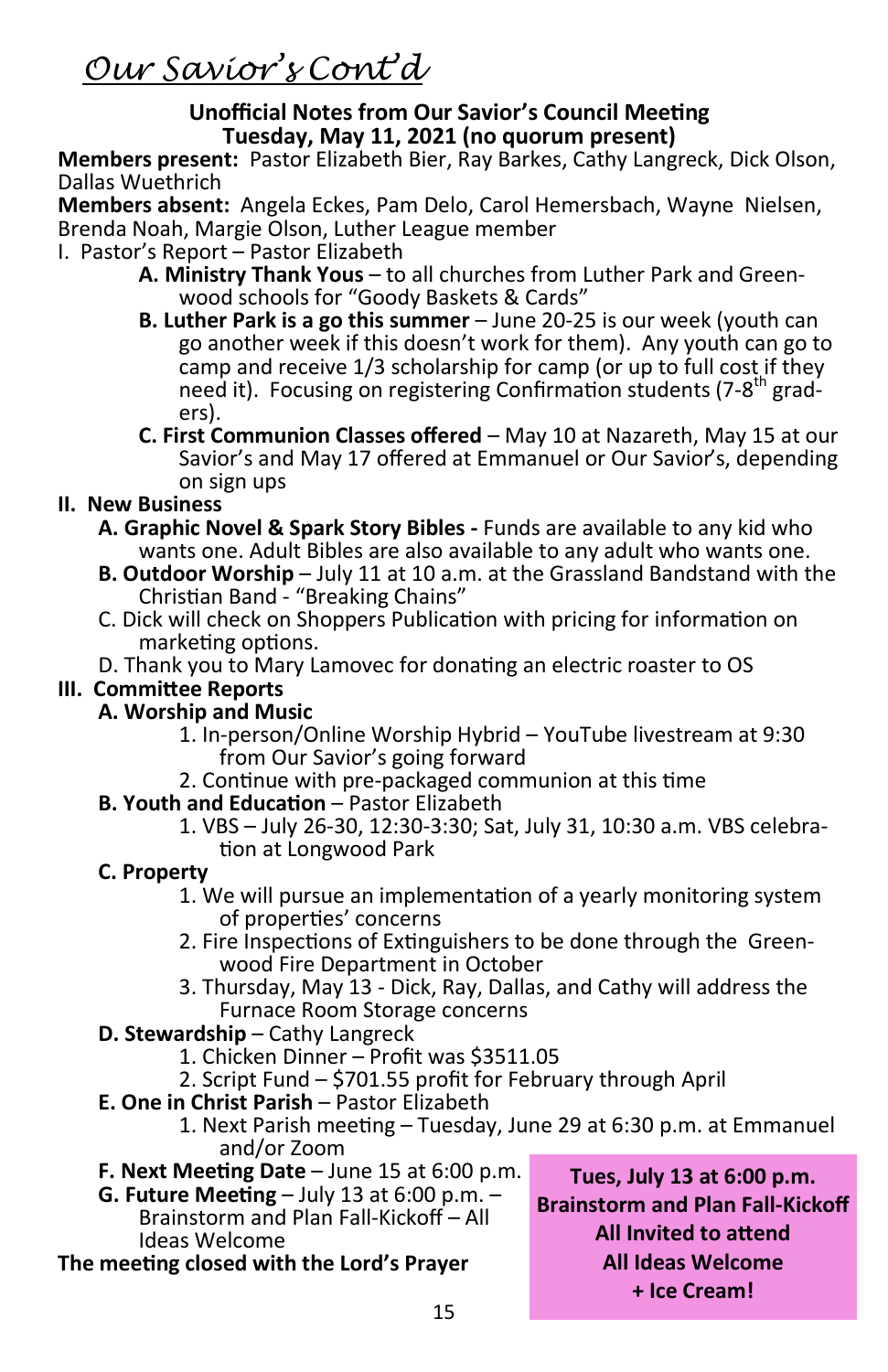## *Nazareth*

#### **Nazareth Council Meeting Minutes May 13, 2021**

Present: Pastor, Sue, Darin, Allen, Cindy, Donna, and Robyn

I. Meeting called to order

II. Devotions. Discussed promoting church at Withee days

III. Additions to agenda Motion by Robyn to accept agenda second by Cindy.

IV. Pastors Report Motion by Cindy to accept report, second by Sue.

V. Sympathy **card sent** to Peter Devine and thinking of you card sent to Renee O'Konski.

#### VI. **Next meeting date Tuesday, July 27th 5:30pm church hall**

VII. UNFINISHED BUSINESS

A. smart televison purchase complete in church.

B. **swiss steak committee to meet in June** to work on details.

C. **Tree trimming to be completed after school is out** Charlie is substitute teaching at school, then will do trees on south side of church. VIII. NEW BUSINESS.

> A. **Council duties**. June Donna and council will do counting July Sue and council will do courier.

B. **SUMMER OUTDOOR worship services** council voted to accept Withee and Owen days church services at the parks.

C. **Graphic Novel Bibles for youth.** Motion by Donna second by Robyn to pay for new bibles.

D. **Farm technology Days** council decided not to donate to this.

#### IX. REPORTS

A. Approval of secretary report motion by Cindy to accept and second by Robyn.

B. Treasurer's report motion by Sue to accept second by Cindy to accept report.

#### X. COMMITTEE Reports

A. Youth and Education- **Sunday school is done till fall.**

1. **Looking for volunteers for Vacation Bible school** .

#### B. Worship- **moved the children's message to end of service.**

C. Property- **Looking into repairing front sidewalk.**

XI. Adjourn motion by Cindy to adjourn second by Allen.

Ended meeting with prayer.

Submitted by secretary Sue Sholes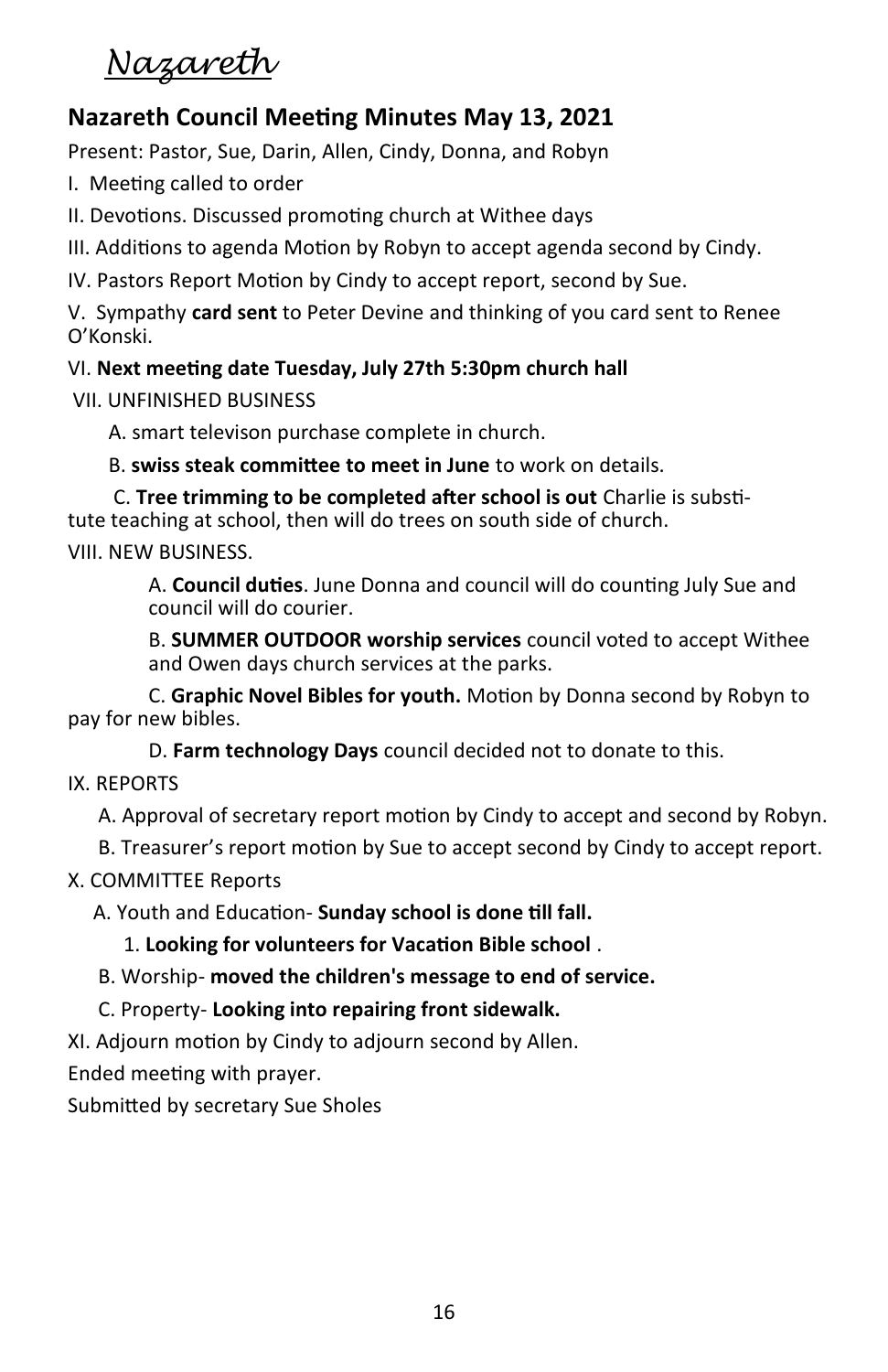*Nazareth cont'd*

**Next Nazareth Council Meeting Tuesday, July 27th At 5:30pm In person (Zoom if needed)**

#### **Swiss Steak Committee Update**

Robyn Renderman, Sue Sholes, Wendy Juzwiak, Renae O'Konski and Louise Olszewski have volunteered to serve on the planning team. They will meet in June to discuss logistics and plans for the Swiss Steak dinner this fall.

#### **Nazareth Giving 4-25-21 to 5-23-21** General Fund \$4,928.00<br>Electronic Giving \$550.00 **Electronic Giving**

**Online Giving:**

www.ONEinChristLutherans.com/GiveNaz

#### **Giving Envelopes Update**

Nazareth will not be ordering more pre-printed giving envelopes. Please use up your old envelopes (write new date on them) or grab blank labels at church.



**Naz Quilters meet** on Thursday mornings from 9-11am.

#### *Emmanuel*

**Next Emmanuel Council Meeting will be June 13, 2021 following service** 

Thank you to everyone that participated in the Free Will Sale at Emmanuel

**Emmanuel Giving Update 4-18-21 to 5-2-21 Total Giving: \$2,030.33 Needed: \$2,123.24 Difference: -\$92.91 Total Attendance: 35**

#### **The New Roof is Done!!**

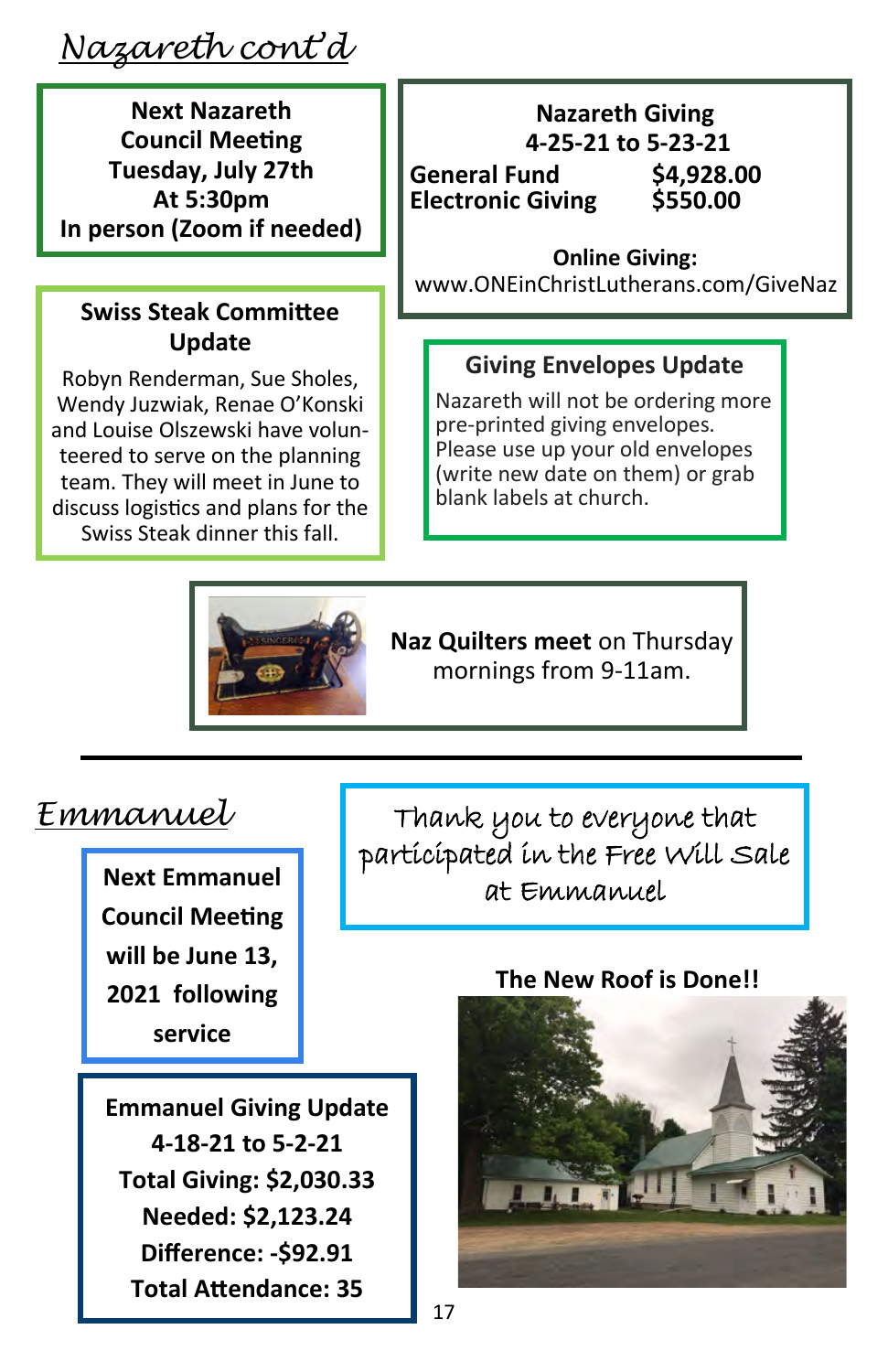## *Emmanuel cont'd*

#### **Emmanuel Church Council April 26, 2021**

I. Council president Harold Briski called the meeting to order at 12:00pm. Present at the meeting: Kathy Petke, Vita Gosse, Sandi Petke, Harold Briski, Sheila Briski, Pastor Elizabeth Bier, Bruce Englebretson.

- II. Devotions: Pastor Elizabeth Bier
- III. Secretary's Report was accepted in a motion by Sandi, seconded by Vita.
- IV. Financial secretary's report was accepted in a motion made by Vita, seconded by Kathy.
- V. Pastor's Report
- VI. Next meeting date is Sunday, June 13<sup>th</sup> after worship.
- VII. Additions to Agenda
	- A. Vita Gosse brought forward the following;
	- 1. Candles in hall altar need toppers. It was decided for Vita to purchase candle toppers in a motion made by Kathy and seconded by Sandi.
	- 2. Outdoor seating was discussed; picnic table and/or benches. Harold will check with Chuck Peterson about possibility of Thrivent funds.

#### VIII. Unfinished Business

- A. Roof Update there is an \$1,800 balance with Reiff Construction. Reiff is unable to complete the roof replacement. Harold will follow with contractors on options. In was decided in a motion by Sandi and seconded by Kathy for executive team to gather information and make decision on roof project.
- B. Cemetery and Church Spring Cleanup
	- 1. Rolling Lawn Sandi will follow on work needed.
	- 2. O-W School will conduct community service cleanup projects on Wednesday May 5<sup>th</sup> with Thursday May 6<sup>th</sup> as rain date. One crew is assigned to Emmanuel for the day to complete raking of cemetery and churchyard, level of grave sites, moving tables from church basement to hall to prepare for upcoming free will sale and washing windows if time permitting. School provides students, gloves and leaf bags; church provides rakes, cleaning chemicals, rags/paper towels, etc.
	- 3. Church clean up day for May  $1^{st}$  is cancelled due to work being completed by school's community service day.
	- 4. Moss in cemetery was discussed and decided no action needed.
- XI. New Business
	- 1. Lawn Mowing Schedule will be posted in church. May Petke; June Briski; July and August are not yet assigned.
	- 2. Offering Counters for June are Kathy and Vita.
	- 3. Free Will Sale is Wednesday, May 26 and Thursday, May 27.
- X. Committee Reports were heard.
	- A. Education
		- 1. VBS is July 26-31 from 12:30-3:30pm Monday Friday with closing ceremony at Longwood Park on Saturday at 10:30am.
		- 2. Bibles will be ordered.
		- 3. First Communion class noted in Pastor's Report.
	- B. Cemetery sign is installed.
- C. Worship All parish service at Longwood Park on August  $1<sup>st</sup>$ .
- XI. The meeting adjourned at 1:47pm in a motion by Bruce and seconded by Kathy. The council closed with the Lord's Prayer.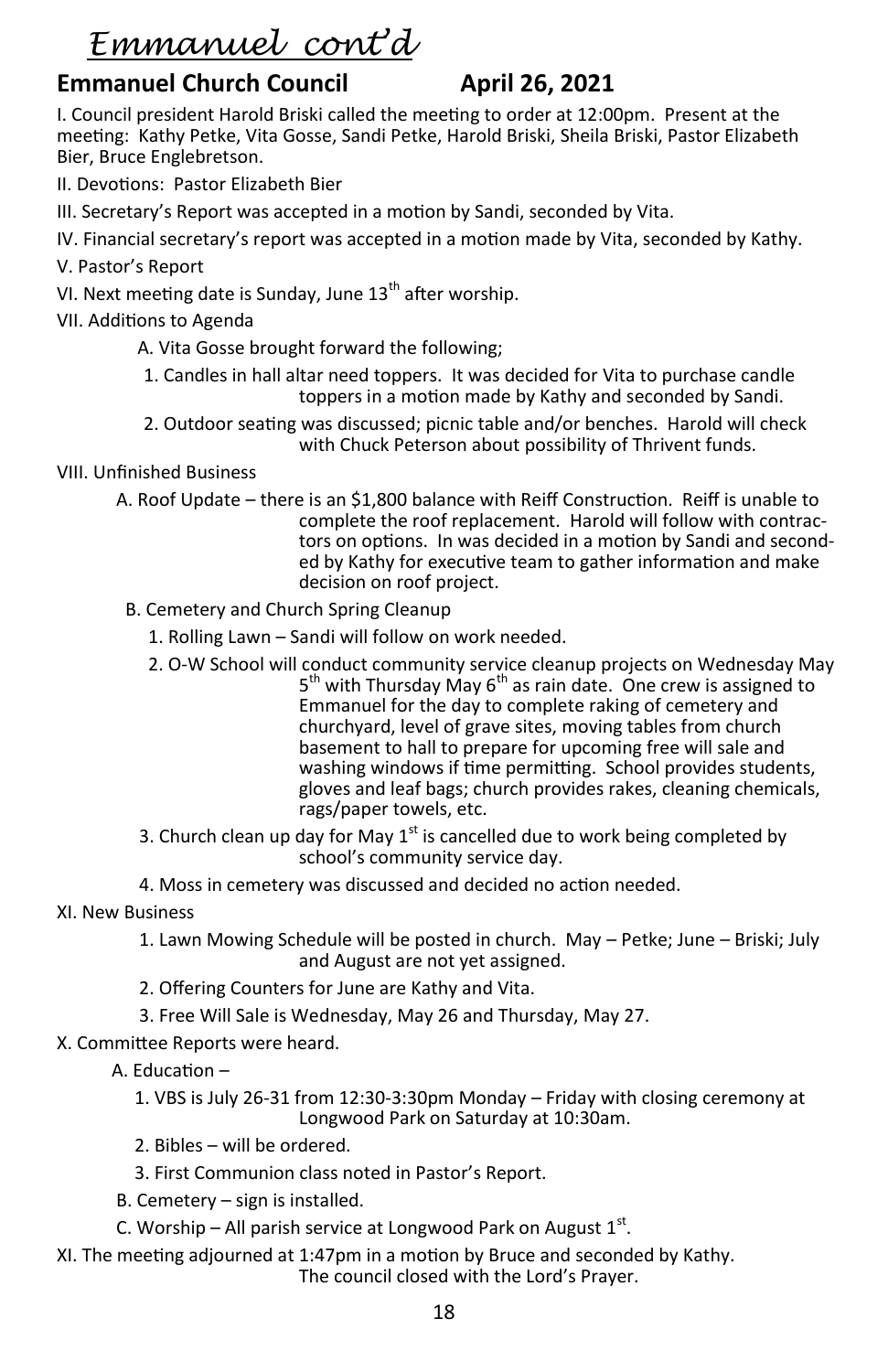#### **May was National Foster Care Month**

Foster Parents can make a difference in children's lives who come from families that are in crisis. Children need the consistency of a caring home until they can be reunited with their families, placed with relatives, or adopted. Your ability to provide a safe and nurturing environment is priceless to a child in need of stability and emotional safety.

If you are interested in becoming a foster parent, please contact Lisa Ochodnicky, Foster Care Coordinator, at Clark Count Department of Social Services. Our local phone number is: 715-743-5233 or toll free: 866-743-5233.



**You have the power to make a difference in a child's life.**

## **Synod Civil Rights Pilgrimage**

January 22-26, 2022



Atlanta, Birmingham, Montgomery, and Selma.

Cost is \$1,100. Includes airfare, hotels, van travel, admission fees, and 2 meals. \$110 deposit due November 15. Limited to 12 participants. Contact Pastor Elizabeth for details.